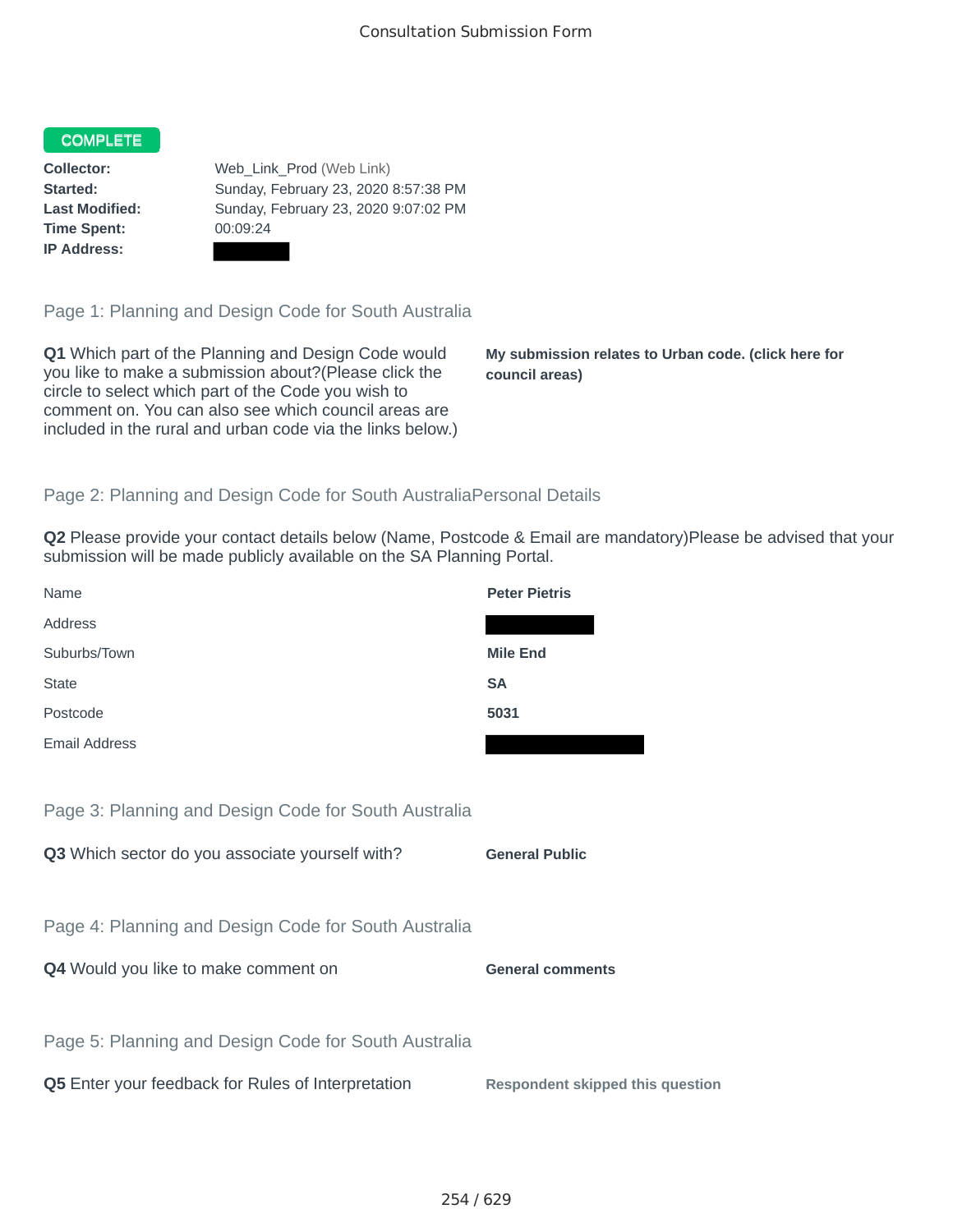## Consultation Submission Form

| Q6 Enter your feedback for Referrals                                                                            | <b>Respondent skipped this question</b> |
|-----------------------------------------------------------------------------------------------------------------|-----------------------------------------|
| <b>Q7</b> Enter your feedback for Mapping                                                                       | <b>Respondent skipped this question</b> |
| Q8 Enter your feedback for Table of Amendments                                                                  | <b>Respondent skipped this question</b> |
| Page 6: Planning and Design Code for South Australia                                                            |                                         |
| Q9 Please enter your feedback for overlaysclick next at<br>the bottom of the page for next topic                | <b>Respondent skipped this question</b> |
| Page 7: Planning and Design Code for South Australia                                                            |                                         |
| Q10 Please enter your feedback for zones and<br>subzonesclick next at the bottom of the page for next<br>topic  | <b>Respondent skipped this question</b> |
| Page 8: Planning and Design Code for South Australia                                                            |                                         |
| Q11 Please enter your feedback for general policyclick<br>next at the bottom of the page for next topic         | <b>Respondent skipped this question</b> |
| Page 9: Planning and Design Code for South Australia                                                            |                                         |
| Q12 Please enter your feedback for Land use<br>Definitionclick next at the bottom of the page for next<br>topic | <b>Respondent skipped this question</b> |
| Page 10: Planning and Design Code for South Australia                                                           |                                         |
| Q13 Please enter your feedback for Admin<br>Definitionsclick next at the bottom of the page for next<br>topic   | <b>Respondent skipped this question</b> |
|                                                                                                                 |                                         |

Page 11: Planning and Design Code for South Australia

## **Q14** Please enter your general feedback here

I have reviewed the draft planning and design code and object to the rezoning of the area I currently reside. This is a residential neighbourhood with the majority of residences being character homes. A Suburban Neighbourhood zone is the most appropriate zone type for Mile End; Torrensville and Thebarton.